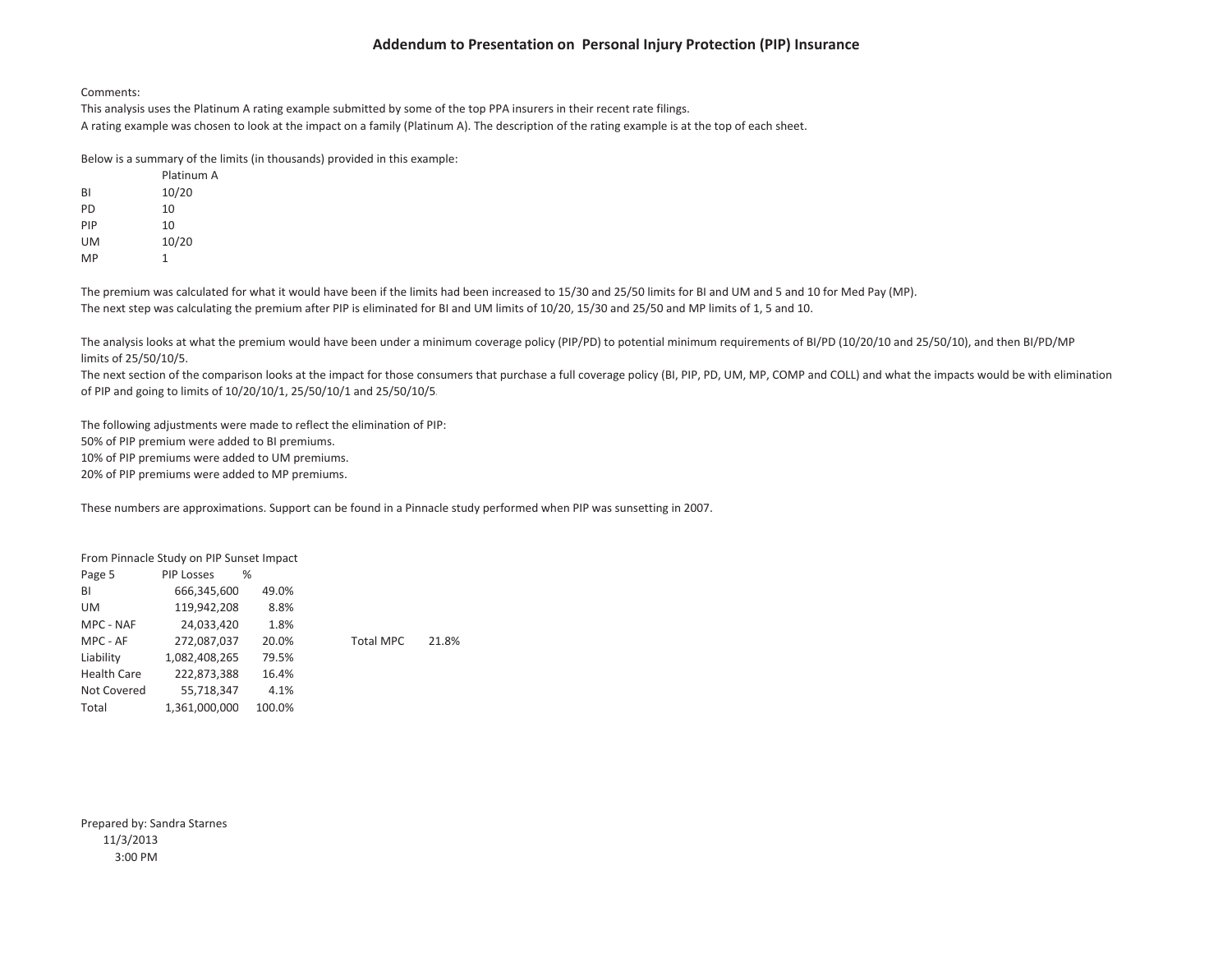Platinum A Rating Example

DESCRIPTION: Age/Sex/Marital Status - Married Male Age 40, Married Female Age 40, No Additional Operators; Policy Term - One Year; Policy Tenure - New Business; Prior Insurance - Proof Available for Preceding Three Years; Coverages Purchased - BI, PD, PIP, MP, UM, COMP, COLL; Limits Purchased - 10/20,10,10,1,10/20 Non-Stacked, All limits in thousands of dollars, Unchanged for prior 3 years; Deductibles - \$100 COMP, \$250 COLL, \$0 PIP; Number of Cars - One; Experience of Operators - No violations or accident involvement in past 3 years; Use and Mileage - Pleasure Use, 8,000 miles per year; Insurance Credit Score - 80th Percentile; Make and Model of Car - Toyota Camry LE; Age of Car -Latest model year (2007 as of October 1, 2006, etc.); Safety Devices - Drivers Side Airbag.

#### **Allstate Fire & Casualty**

|                  |                         | 10/20     | 10       |            | 10/20     |           |             |          |            | 15/30    | 25/50    | 15/30     | 25/50     |           | 10        |
|------------------|-------------------------|-----------|----------|------------|-----------|-----------|-------------|----------|------------|----------|----------|-----------|-----------|-----------|-----------|
| Region           | Description             | <b>BI</b> | PD       | <b>PIP</b> | <b>UM</b> | <b>MP</b> | <b>COMP</b> | COLL     | Total:     | BI       | BI       | <b>UM</b> | <b>UM</b> | <b>MP</b> | <b>MP</b> |
| Broward (1)      | Central Fort Lauderdale | \$257.31  | \$186.90 | \$1,144.41 | \$114.18  | \$48.38   | \$116.84    | \$517.92 | \$2.385.94 | \$344.07 | \$508.45 | \$159.85  | \$230.64  | \$137.88  |           |
| Duval (2)        | Central Jacksonville    | \$193.68  | \$169.1  | \$647.35   | \$56.47   | \$27.56   | \$110.08    | \$425.02 | \$1.629.33 | \$256.26 | \$374.83 | \$79.06   | \$114.07  | \$78.55   |           |
| Escambia (1)     | Pensacola               | \$138.88  | \$177.42 | \$730.56   | \$48.56   | \$25.50   | \$104.68    | \$414.36 | \$1.639.96 | \$180.63 | \$259.75 | \$67.98   | \$98.09   | \$72.68   |           |
| Hillsborough (1) | Central Tampa           | \$374.95  | \$210.05 | \$1,866.24 | \$132.22  | \$43.59   | \$109.82    | \$579.09 | \$3,315.96 | \$506.41 | \$755.50 | \$185.11  | \$267.08  | \$124.23  |           |
| Leon $(1)$       | Tallahassee             | \$138.88  | \$143.24 | \$488.08   | \$48.56   | \$19.80   | \$114.30    | \$414.36 | \$1,367.22 | \$180.63 | \$259.75 | \$67.98   | \$98.09   | \$56.43   |           |
| Miami-Dade (2)   | Central Miami           | \$310.66  | \$232.5  | \$2,608.26 | \$111.52  | \$54.08   | \$164.36    | \$707.61 | \$4,189.06 | \$417.69 | \$620.49 | \$156.1   | \$225.27  | \$154.13  |           |
| Orange (2)       | Central Orlando         | \$238.60  | \$181.24 | \$900.87   | \$64.62   | \$33.41   | \$107.91    | \$466.03 | \$1,992.68 | \$318.25 | \$469.16 | \$90.47   | \$130.53  | \$95.22   |           |

#### **Increased Limits and keep PIP**

| 15/30    | 25/50    | 15/30     | 25/50     | 5         | 10        |
|----------|----------|-----------|-----------|-----------|-----------|
| BI       | BI       | <b>UM</b> | <b>UM</b> | <b>MP</b> | <b>MP</b> |
| \$344.07 | \$508.45 | \$159.85  | \$230.64  | \$137.88  |           |
| \$256.26 | \$374.83 | \$79.06   | \$114.07  | \$78.55   |           |
| \$180.63 | \$259.75 | \$67.98   | \$98.09   | \$72.68   | Offered   |
| \$506.41 | \$755.50 | \$185.11  | \$267.08  | \$124.23  |           |
| \$180.63 | \$259.75 | \$67.98   | \$98.09   | \$56.43   | Not       |
| \$417.69 | \$620.49 | \$156.13  | \$225.27  | \$154.13  |           |
| \$318.25 | \$469.16 | \$90.47   | \$130.53  | \$95.22   |           |

#### **Direct General**

#### Note: Highest MP offered is \$2,000; BI and UM limits of 15/30 not offered National Community of the UNIX of the Ma

|                  |                         | 10/20     | 10        |            | 10/20     |           |             |            |            | 15/30     | 25/50     | 15/30     | 25/50     |           | 10        |
|------------------|-------------------------|-----------|-----------|------------|-----------|-----------|-------------|------------|------------|-----------|-----------|-----------|-----------|-----------|-----------|
| Region           | Description             | <b>BI</b> | <b>PD</b> | <b>PIP</b> | <b>UM</b> | <b>MP</b> | <b>COMP</b> | COLL       | Total:     | <b>BI</b> | <b>BI</b> | <b>UM</b> | <b>UM</b> | <b>MP</b> | <b>MP</b> |
| Broward (1)      | Central Fort Lauderdale | \$474.40  | \$254.00  | \$1,494.20 | \$307.60  | \$115.80  | \$268.40    | \$817.60   | \$3,650.80 |           | \$690.10  |           | \$479.86  | \$176.02  |           |
| Duval (2)        | Central Jacksonville    | \$278.57  | \$228.00  | \$651      | \$213.71  | \$48.7    | \$293.71    | \$747.00   | \$2,371.70 |           | \$396.36  |           | \$333.39  | \$74.04   |           |
| Escambia (1)     | Pensacola               | \$265.00  | \$253.00  | \$599.40   | \$207.20  | \$55.60   | \$358.60    | \$839.40   | \$2,469.00 |           | \$376.00  |           | \$323.23  | \$84.51   |           |
| Hillsborough (1) | Central Tampa           | \$590.18  | \$265.88  | \$1,417.59 | \$383.94  | \$113.35  | \$334.24    | \$802.65   | \$3,805.88 |           | \$863.7   |           | \$598.95  | \$172.29  |           |
| Leon $(1)$       | Tallahassee             | \$210.00  | \$222.00  | \$476.00   | \$183.00  | \$35.00   | \$299.00    | \$755.00   | \$2,090.00 |           | \$293.50  |           | \$285.48  | \$53.20   |           |
| Miami-Dade (2)   | Central Miami           | \$391.50  | \$285.0   | \$1,995.00 | \$341.50  | \$114.25  | \$627.00    | \$1,180.00 | \$4,740.00 |           | \$565.75  |           | \$532.74  | \$173.66  |           |
| Orange (2)       | Central Orlando         | \$299.00  | \$212.00  | \$721.00   | \$318.00  | \$76.00   | \$273.00    | \$641.00   | \$2,458.00 |           | \$427.00  |           | \$496.08  | \$115.52  |           |

|             | \$72.68        | \$98.09   | \$67.98     | \$259.75                             | \$180.63    |
|-------------|----------------|-----------|-------------|--------------------------------------|-------------|
| Not Offered | \$124.23       | \$267.08  | \$185.11    | \$755.50                             | \$506.41    |
|             | \$56.43        | \$98.09   | \$67.98     | \$259.75                             | \$180.63    |
|             | \$154.13       | \$225.27  | \$156.13    | \$620.49                             | \$417.69    |
|             | \$95.22        | \$130.53  | \$90.47     | \$469.16                             | \$318.25    |
|             |                |           |             |                                      |             |
|             |                |           |             |                                      |             |
|             |                |           |             |                                      |             |
|             |                |           |             | <b>Increased Limits and keep PIP</b> |             |
| 10          | $\overline{2}$ | 25/50     | 15/30       | 25/50                                | 15/30       |
| <b>MP</b>   | <b>MP</b>      | <b>UM</b> | <b>UM</b>   | BI                                   | BI          |
|             | \$176.02       | \$479.86  |             | \$690.10                             |             |
|             | \$74.04        | \$333.39  |             | \$396.36                             |             |
|             | \$84.51        | \$323.23  |             | \$376.00                             |             |
|             | \$172.29       | \$598.95  |             | \$863.77                             |             |
|             | \$53.20        | \$285.48  |             | \$293.50                             |             |
| Not Offered | \$173.66       | \$532.74  | Not Offered | \$565.75                             | Not Offered |

#### **GEICO General**

|                  |                         | 10/20     | 10       |            | 10/20     |           |             |             |            | 15/30    | 25/50     | 15/30     | 25/50     |           |          |
|------------------|-------------------------|-----------|----------|------------|-----------|-----------|-------------|-------------|------------|----------|-----------|-----------|-----------|-----------|----------|
| Region           | Description             | <b>BI</b> | PD       | <b>PIP</b> | <b>UM</b> | <b>MP</b> | <b>COMP</b> | <b>COLL</b> | Total:     | BI       | <b>BI</b> | <b>UM</b> | <b>UM</b> | <b>MP</b> | MP       |
| Broward (1)      | Central Fort Lauderdale | \$175.78  | \$125.35 | \$408.65   | \$96.25   | \$23.98   | \$160.00    | \$350.8     | \$1,340.84 | \$212.26 | \$266.9   | \$125.1   | \$168.44  | \$103.11  | \$151.07 |
| Duval (2)        | Central Jacksonville    | \$125.77  | \$109.60 | \$215.93   | \$55.67   | \$15.83   | \$144.4     | \$302.7     | \$970.04   | \$150.24 | \$186.95  | \$72.37   | \$97.42   | \$68.07   | \$99.73  |
| Escambia (1)     | Pensacola               | \$110.50  | \$109.80 | \$174.80   | \$44.00   | \$15.50   | \$164.60    | \$296.80    | \$916.00   | \$131.31 | \$162.52  | \$57.20   | \$77.00   | \$66.65   | \$97.65  |
| Hillsborough (1) | Central Tampa           | \$180.1   | \$119.33 | \$383.57   | \$83.33   | \$21.6    | \$125.7     | \$293.20    | \$1.206.96 | \$217.6  | \$273.93  | \$108.33  | \$145.83  | \$93.18   | \$136.52 |
| Leon $(1)$       | Tallahassee             | \$91.45   | \$89.65  | \$145.65   | \$42.50   | \$10.60   | \$200.0     | \$282.25    | \$862.15   | \$107.69 | \$132.0   | \$55.25   | \$74.38   | \$45.58   | \$66.78  |
| Miami-Dade (2)   | Central Miami           | \$161.70  | \$143.29 | \$564.03   | \$82.00   | \$26.20   | \$249.75    | \$413.      | \$1,640.10 | \$194.80 | \$244.44  | \$106.60  | \$143.50  | \$112.66  | \$165.06 |
| Orange (2)       | Central Orlando         | \$127.87  | \$107.60 | \$287.30   | \$66.33   | \$18.43   | \$131.53    | \$274.0     | \$1.013.09 | \$152.8  | \$190.3   | \$86.23   | \$116.08  | \$79.25   | \$116.11 |

#### **Increased Limits and keep PIP**

| 15/30    | 25/50    | 15/30     | 25/50     | 5         | 10        |
|----------|----------|-----------|-----------|-----------|-----------|
| BI       | BI       | <b>UM</b> | <b>UM</b> | <b>MP</b> | <b>MP</b> |
| \$212.26 | \$266.97 | \$125.13  | \$168.44  | \$103.11  | \$151.07  |
| \$150.24 | \$186.95 | \$72.37   | \$97.42   | \$68.07   | \$99.73   |
| \$131.31 | \$162.52 | \$57.20   | \$77.00   | \$66.65   | \$97.65   |
| \$217.65 | \$273.93 | \$108.33  | \$145.83  | \$93.18   | \$136.52  |
| \$107.69 | \$132.04 | \$55.25   | \$74.38   | \$45.58   | \$66.78   |
| \$194.80 | \$244.44 | \$106.60  | \$143.50  | \$112.66  | \$165.06  |
| \$152.85 | \$190.31 | \$86.23   | \$116.08  | \$79.25   | \$116.11  |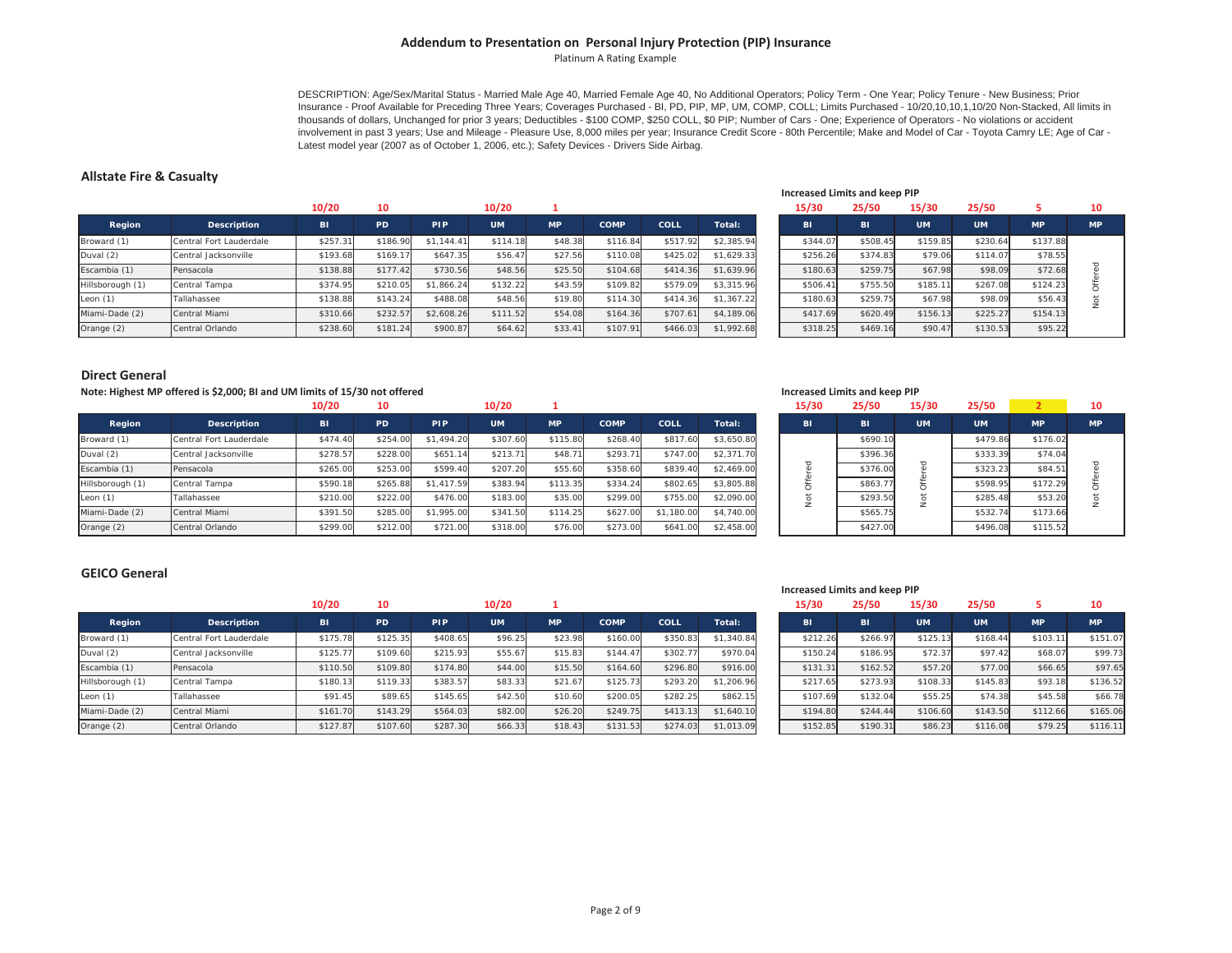Platinum A Rating Example

#### **Progressive American**

**Note: BI and UM**

|                  |                         | 10/20     |          |            | 10/20     |           |             |             |            | 15/30 | 25/50    | 15/30     | 25/50           |           |           |
|------------------|-------------------------|-----------|----------|------------|-----------|-----------|-------------|-------------|------------|-------|----------|-----------|-----------------|-----------|-----------|
| Region           | <b>Description</b>      | <b>BI</b> | PD       | <b>PIP</b> | <b>UM</b> | <b>MP</b> | <b>COMP</b> | <b>COLL</b> | Total:     | BI    | BI       | <b>UM</b> | UM <sup>1</sup> | <b>MP</b> | <b>MP</b> |
| Broward (1)      | Central Fort Lauderdale | \$394.00  | \$324.00 | \$764.00   | \$330.00  | \$123.00  | \$156.00    | \$848.00    | \$2,939.00 |       | \$559.44 |           | \$514.80        | \$216.48  | \$318.57  |
| Duval (2)        | Central Jacksonville    | \$325.00  | \$304.00 | \$474.00   | \$252.00  | \$82.00   | \$141.00    | \$741.00    | \$2,319.00 |       | \$460.08 |           | \$393.12        | \$144.32  | \$212.38  |
| Escambia (1)     | Pensacola               | \$223.00  | \$283.00 | \$352.00   | \$184.00  | \$61.00   | \$160.00    | \$711.00    | \$1,974.00 |       | \$313.20 |           | \$287.04        | \$107.36  | \$157.99  |
| Hillsborough (1) | Central Tampa           | \$430.00  | \$320.00 | \$846.00   | \$334.00  | \$129.00  | \$116.00    | \$783.00    | \$2,958.00 | -     | \$611.28 |           | \$521.04        | \$227.04  | \$334.11  |
| Leon $(1)$       | Tallahassee             | \$194.00  | \$271.00 | \$256.00   | \$170.00  | \$44.00   | \$96.00     | \$680.00    | \$1,711.00 |       | \$271.44 |           | \$265.20        | \$77.44   | \$113.96  |
| Miami-Dade (2)   | Central Miami           | \$322.00  | \$310.00 | \$961.00   | \$250.00  | \$141.00  | \$265.00    | \$889.00    | \$3,138.00 |       | \$455.76 |           | \$390.00        | \$248.16  | \$365.19  |
| Orange (2)       | Central Orlando         | \$335.00  | \$292.00 | \$670.00   | \$248.00  | \$109.00  | \$115.00    | \$701.0     | \$2,470.00 |       | \$474.48 |           | \$386.88        | \$191.84  | \$282.31  |

#### **limits of 15/30 not offered Increased Limits and keep PIP**

| 15/30   | 25/50           |         | 25/50     | 5         | 10        |
|---------|-----------------|---------|-----------|-----------|-----------|
| BI      | BI<br><b>UM</b> |         | <b>UM</b> | <b>MP</b> | <b>MP</b> |
|         | \$559.44        |         | \$514.80  | \$216.48  | \$318.57  |
|         | \$460.08        |         | \$393.12  | \$144.32  | \$212.38  |
| Offered | \$313.20        | Offered | \$287.04  | \$107.36  | \$157.99  |
|         | \$611.28        |         | \$521.04  | \$227.04  | \$334.11  |
| Not     | \$271.44        | ğ       | \$265.20  | \$77.44   | \$113.96  |
|         | \$455.76        |         | \$390.00  | \$248.16  | \$365.19  |
|         | \$474.48        |         | \$386.88  | \$191.84  | \$282.31  |

#### **State Farm**

|                  |                         | 10/20     | 10       |            | 10/20     |           |             |          |            | 15/30     | 25/50     | 15/30     | 25/50     |           | 10        |
|------------------|-------------------------|-----------|----------|------------|-----------|-----------|-------------|----------|------------|-----------|-----------|-----------|-----------|-----------|-----------|
| Region           | <b>Description</b>      | <b>BI</b> | PD       | <b>PIP</b> | <b>UM</b> | <b>MP</b> | <b>COMP</b> | COLL     | Total:     | <b>BI</b> | <b>BI</b> | <b>UM</b> | <b>UM</b> | <b>MP</b> | <b>MP</b> |
| Broward (1)      | Central Fort Lauderdale | \$303.45  | \$136.33 | \$565.34   | \$96.31   | \$29.76   | \$139.75    | \$330.32 | \$1,601.26 | \$342.63  | \$386.70  | \$113.31  | \$141.63  | \$58.81   | \$83.47   |
| Duval (2)        | Central Jacksonville    | \$244.19  | \$109.7  | \$275.82   | \$64.60   | \$19.22   | \$133.24    | \$309.78 | \$1,156.56 | \$274.78  | \$309.19  | \$76.00   | \$95.00   | \$36.38   | \$50.96   |
| Escambia (1)     | Pensacola               | \$196.77  | \$88.4   | \$239.04   | \$68.18   | \$18.16   | \$141.30    | \$277.68 | \$1,029.54 | \$220.49  | \$247.17  | \$80.21   | \$100.26  | \$34.13   | \$47.69   |
| Hillsborough (1) | Central Tampa           | \$368.93  | \$165.75 | \$840.46   | \$85.34   | \$31.24   | \$123.10    | \$307.68 | \$1,922.50 | \$417.60  | \$472.35  | \$100.40  | \$125.50  | \$61.96   | \$88.04   |
| Leon $(1)$       | Tallahassee             | \$182.08  | \$81.80  | \$164.00   | \$53.72   | \$11.68   | \$119.60    | \$281.34 | \$894.22   | \$203.67  | \$227.95  | \$63.20   | \$79.00   | \$20.34   | \$27.69   |
| Miami-Dade (2)   | Central Miami           | \$311.98  | \$140.17 | \$1,195.28 | \$87.56   | \$28.48   | \$222.82    | \$415.07 | \$2,401.36 | \$352.40  | \$397.86  | \$103.01  | \$128.76  | \$56.09   | \$79.52   |
| Orange (2)       | Central Orlando         | \$256.09  | \$115.06 | \$476.57   | \$60.95   | \$25.10   | \$131.91    | \$281.22 | \$1,346.90 | \$288.4   | \$324.76  | \$71.71   | \$89.63   | \$48.89   | \$69.10   |

#### **Increased Limits and keep PIP**

| 15/30    | 25/50    | 15/30     | 25/50     |           | 10        |
|----------|----------|-----------|-----------|-----------|-----------|
| BI       | вı       | <b>UM</b> | <b>UM</b> | <b>MP</b> | <b>MP</b> |
| \$342.63 | \$386.70 | \$113.31  | \$141.63  | \$58.81   | \$83.47   |
| \$274.78 | \$309.19 | \$76.00   | \$95.00   | \$36.38   | \$50.96   |
| \$220.49 | \$247.17 | \$80.21   | \$100.26  | \$34.13   | \$47.69   |
| \$417.60 | \$472.35 | \$100.40  | \$125.50  | \$61.96   | \$88.04   |
| \$203.67 | \$227.95 | \$63.20   | \$79.00   | \$20.34   | \$27.69   |
| \$352.40 | \$397.86 | \$103.01  | \$128.76  | \$56.09   | \$79.52   |
| \$288.41 | \$324.76 | \$71.71   | \$89.63   | \$48.89   | \$69.10   |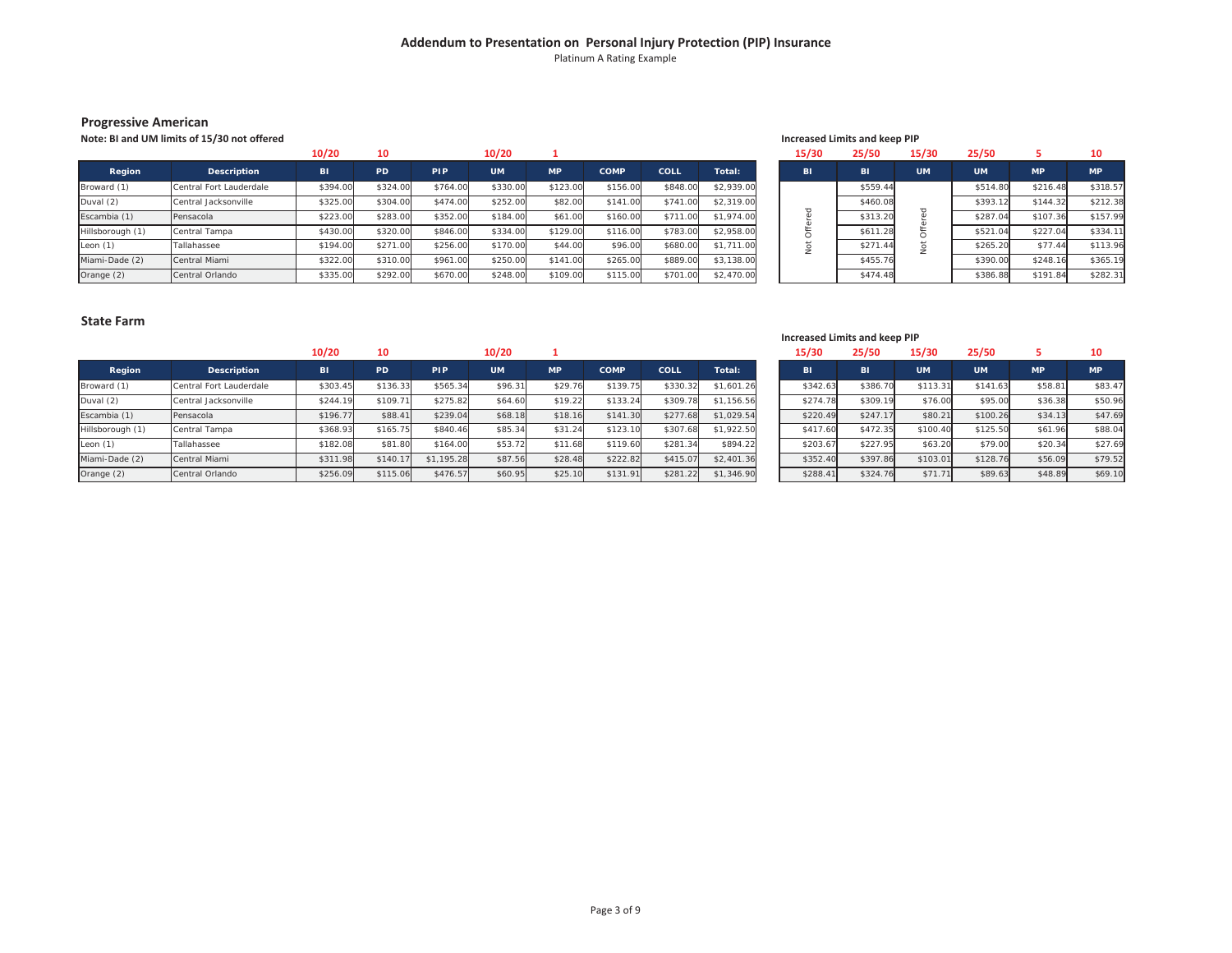#### **Addendum to Presentation on Personal Injury Protection (PIP) Insurance** Platinum A Rating Example

#### **Allstate Fire & Casualty**

|                  |                         | 10/20      |
|------------------|-------------------------|------------|
| Region           | <b>Description</b>      | BI         |
| Broward (1)      | Central Fort Lauderdale | \$829.52   |
| Duval (2)        | Central Jacksonville    | \$517.36   |
| Escambia (1)     | Pensacola               | \$504.16   |
| Hillsborough (1) | Central Tampa           | \$1,308.07 |
| Leon $(1)$       | Tallahassee             | \$382.92   |
| Miami-Dade (2)   | Central Miami           | \$1,614.79 |
| Orange (2)       | Central Orlando         | \$689.04   |

#### **After Elimination of PIP**

**After Elimination of PIP**

| 10        |           |           | 25/50     | 15/30     | 10/20     | 25/50      | 15/30      | 10/20      |
|-----------|-----------|-----------|-----------|-----------|-----------|------------|------------|------------|
| <b>MP</b> | <b>MP</b> | <b>MP</b> | <b>UM</b> | <b>UM</b> | <b>UM</b> | <b>BI</b>  | BI         | BI         |
|           | \$366.76  | \$277.26  | \$345.08  | \$274.29  | \$228.62  | \$1,080.66 | \$916.28   | \$829.52   |
|           | \$208.02  | \$157.03  | \$178.81  | \$143.80  | \$121.21  | \$698.51   | \$579.94   | \$517.36   |
| 요         | \$218.79  | \$171.61  | \$171.15  | \$141.04  | \$121.62  | \$625.03   | \$545.91   | \$504.16   |
|           | \$497.48  | \$416.84  | \$453.70  | \$371.73  | \$318.84  | \$1,688.62 | \$1,439.53 | \$1,308.07 |
| ğ         | \$154.05  | \$117.42  | \$146.90  | \$116.79  | \$97.37   | \$503.79   | \$424.67   | \$382.92   |
|           | \$675.78  | \$575.73  | \$486.10  | \$416.96  | \$372.35  | \$1,924.62 | \$1,721.82 | \$1.614.79 |
|           | \$275.39  | \$213.58  | \$220.62  | \$180.56  | \$154.71  | \$919.60   | \$768.69   | \$689.04   |

#### **Direct General**

**Note: Highest MP offered is \$2,000; BI and UM**

| Region           | <b>Description</b>      |
|------------------|-------------------------|
| Broward (1)      | Central Fort Lauderdale |
| Duval (2)        | Central Jacksonville    |
| Escambia (1)     | Pensacola               |
| Hillsborough (1) | Central Tampa           |
| Leon $(1)$       | Tallahassee             |
| Miami-Dade (2)   | Central Miami           |
| Orange (2)       | Central Orlando         |

# Not Offered

| \$504.16   | \$545.91              | \$625.03   | \$121.62  | \$141.04    | \$171.15  | \$171.61  | \$218.79       |             |
|------------|-----------------------|------------|-----------|-------------|-----------|-----------|----------------|-------------|
| \$1,308.07 | \$1,439.53            | \$1,688.62 | \$318.84  | \$371.73    | \$453.70  | \$416.84  | \$497.48       |             |
| \$382.92   | \$424.67              | \$503.79   | \$97.37   | \$116.79    | \$146.90  | \$117.42  | \$154.05       | Not Offered |
| \$1,614.79 | \$1,721.82            | \$1,924.62 | \$372.35  | \$416.96    | \$486.10  | \$575.73  | \$675.78       |             |
| \$689.04   | \$768.69              | \$919.60   | \$154.71  | \$180.56    | \$220.62  | \$213.58  | \$275.39       |             |
|            |                       |            |           |             |           |           |                |             |
|            |                       |            |           |             |           |           |                |             |
|            |                       |            |           |             |           |           |                |             |
|            |                       |            |           |             |           |           |                |             |
|            | er Elimination of PIP |            |           |             |           |           |                |             |
| 10/20      | 15/30                 | 25/50      | 10/20     | 15/30       | 25/50     | 1         | $\overline{2}$ | 10          |
| <b>BI</b>  | <b>BI</b>             | <b>BI</b>  | <b>UM</b> | <b>UM</b>   | <b>UM</b> | <b>MP</b> | <b>MP</b>      | <b>MP</b>   |
| \$1,221.50 |                       | \$1,437.20 | \$457.02  |             | \$629.28  | \$414.64  | \$474.86       |             |
| \$604.14   |                       | \$721.93   | \$278.82  |             | \$398.50  | \$178.94  | \$204.27       |             |
| \$564.70   |                       | \$675.70   | \$267.14  |             | \$383.17  | \$175.48  | \$204.39       |             |
| \$1,298.98 |                       | \$1,572.57 | \$525.70  |             | \$740.71  | \$396.87  | \$455.81       |             |
| \$448.00   |                       | \$531.50   | \$230.60  |             | \$333.08  | \$130.20  | \$148.40       |             |
| \$1,389.00 | Not Offered           | \$1,563.25 | \$541.00  | Not Offered | \$732.24  | \$513.25  | \$572.66       | Not Offered |
| \$659.50   |                       | \$787.50   | \$390.10  |             | \$568.18  | \$220.20  | \$259.72       |             |

#### **GEICO General**

|                  |                         | <b>After Elimination of PIP</b> |           |          |           |           |           |           |           |           |
|------------------|-------------------------|---------------------------------|-----------|----------|-----------|-----------|-----------|-----------|-----------|-----------|
|                  |                         | 10/20                           | 15/30     | 25/50    | 10/20     | 15/30     | 25/50     |           |           | 10        |
| Region           | <b>Description</b>      | BI                              | <b>BI</b> | BI       | <b>UM</b> | <b>UM</b> | <b>UM</b> | <b>MP</b> | <b>MP</b> | <b>MP</b> |
| Broward (1)      | Central Fort Lauderdale | \$380.11                        | \$416.59  | \$471.30 | \$137.12  | \$166.00  | \$209.31  | \$105.71  | \$184.84  | \$232.80  |
| Duval (2)        | Central Jacksonville    | \$233.74                        | \$258.21  | \$294.92 | \$77.26   | \$93.96   | \$119.01  | \$59.02   | \$111.26  | \$110.86  |
| Escambia (1)     | Pensacola               | \$197.90                        | \$218.71  | \$249.92 | \$61.48   | \$74.68   | \$94.48   | \$50.46   | \$101.61  | \$106.45  |
| Hillsborough (1) | Central Tampa           | \$371.92                        | \$409.44  | \$465.72 | \$121.69  | \$146.69  | \$184.19  | \$98.38   | \$169.89  | \$153.19  |
| Leon $(1)$       | Tallahassee             | \$164.28                        | \$180.52  | \$204.87 | \$57.07   | \$69.82   | \$88.95   | \$39.73   | \$74.71   | \$75.28   |
| Miami-Dade (2)   | Central Miami           | \$443.72                        | \$476.82  | \$526.46 | \$138.40  | \$163.00  | \$199.90  | \$139.01  | \$225.47  | \$181.46  |
| Orange (2)       | Central Orlando         | \$271.52                        | \$296.50  | \$333.96 | \$95.06   | \$114.96  | \$144.81  | \$75.89   | \$136.71  | \$129.38  |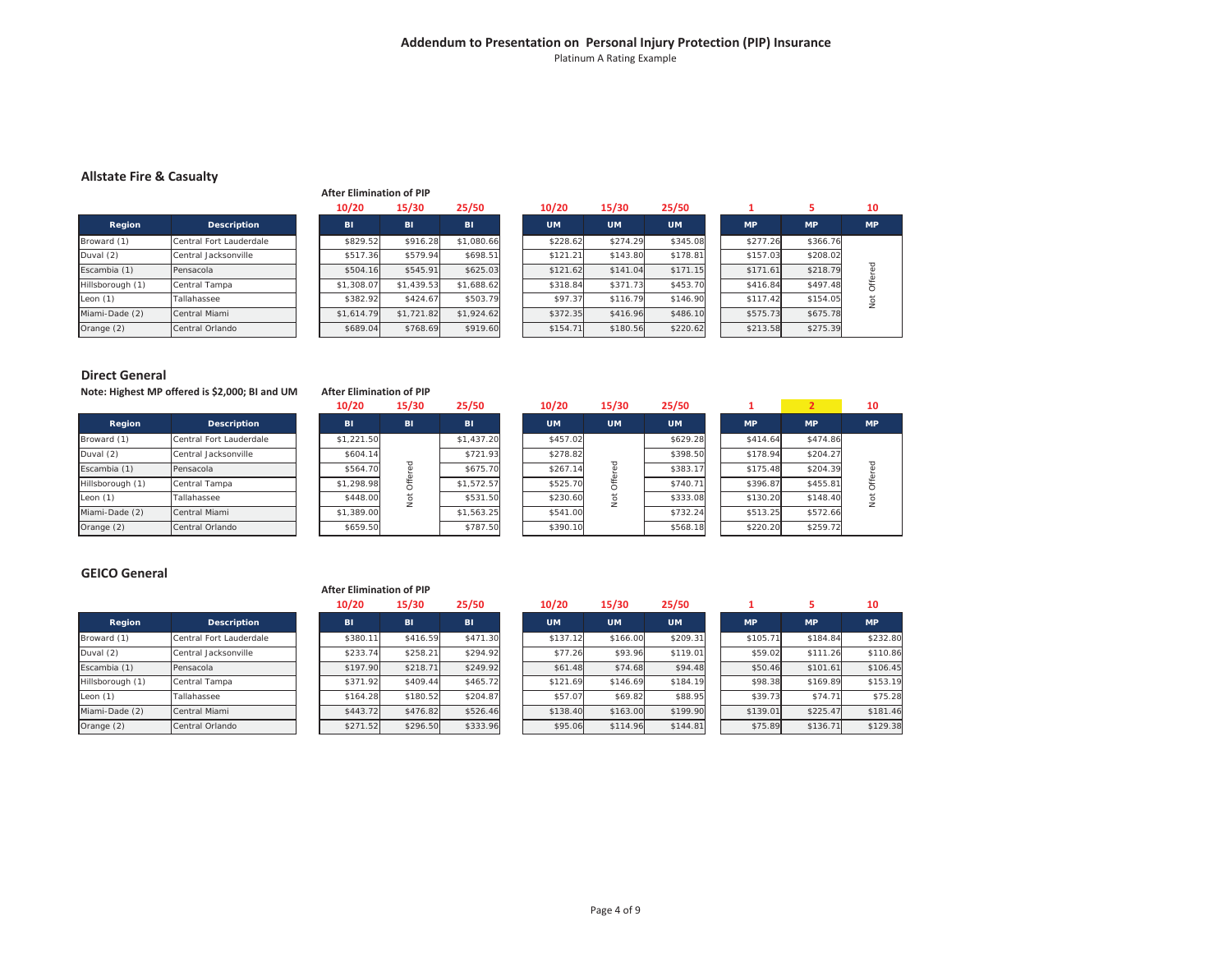Platinum A Rating Example

#### **Progressive American**

**Note: BI and UM limits of 15/30 not offered**

|                  | Note: BI and UM limits of 15/30 not offered | <b>After Elimination of PIP</b> |    |            |  |           |           |           |           |           |           |
|------------------|---------------------------------------------|---------------------------------|----|------------|--|-----------|-----------|-----------|-----------|-----------|-----------|
|                  |                                             | 10/20<br>25/50<br>15/30         |    |            |  | 10/20     | 15/30     | 25/50     |           |           | 10        |
| Region           | <b>Description</b>                          | <b>BI</b>                       | BI | <b>BI</b>  |  | <b>UM</b> | <b>UM</b> | <b>UM</b> | <b>MP</b> | <b>MP</b> | <b>MP</b> |
| Broward (1)      | Central Fort Lauderdale                     | \$776.00                        |    | \$941.44   |  | \$406.40  |           | \$591.20  | \$275.80  | \$369.28  | \$471.37  |
| Duval (2)        | Central Jacksonville                        | \$562.00                        |    | \$697.08   |  | \$299.40  |           | \$440.52  | \$176.80  | \$239.12  | \$307.18  |
| Escambia (1)     | Pensacola                                   | \$399.00                        |    | \$489.20   |  | \$219.20  |           | \$322.24  | \$131.40  | \$177.76  | \$228.39  |
| Hillsborough (1) | Central Tampa                               | \$853.00                        |    | \$1,034.28 |  | \$418.60  |           | \$605.64  | \$298.20  | \$396.24  | \$503.31  |
| Leon (1)         | Tallahassee                                 | \$322.00                        |    | \$399.44   |  | \$195.60  | 5         | \$290.80  | \$95.20   | \$128.64  | \$165.16  |
| Miami-Dade (2)   | Central Miami                               | \$802.50                        |    | \$936.26   |  | \$346.10  |           | \$486.10  | \$333.20  | \$440.36  | \$557.39  |
| Orange (2)       | Central Orlando                             | \$670.00                        |    | \$809.48   |  | \$315.00  |           | \$453.88  | \$243.00  | \$325.84  | \$416.31  |

#### **State Farm**

|                  |                         | <b>After Elimination of PIP</b> |           |           |           |           |           |           |           |           |
|------------------|-------------------------|---------------------------------|-----------|-----------|-----------|-----------|-----------|-----------|-----------|-----------|
|                  |                         | 10/20                           | 15/30     | 25/50     | 10/20     | 15/30     | 25/50     |           |           | 10        |
| Region           | <b>Description</b>      | <b>BI</b>                       | <b>BI</b> | <b>BI</b> | <b>UM</b> | <b>UM</b> | <b>UM</b> | <b>MP</b> | <b>MP</b> | <b>MP</b> |
| Broward (1)      | Central Fort Lauderdale | \$586.12                        | \$625.30  | \$669.37  | \$152.84  | \$169.84  | \$198.17  | \$142.83  | \$171.88  | \$196.54  |
| Duval (2)        | Central Jacksonville    | \$382.10                        | \$412.69  | \$447.10  | \$92.18   | \$103.58  | \$122.58  | \$74.38   | \$91.55   | \$106.12  |
| Escambia (1)     | Pensacola               | \$316.29                        | \$340.01  | \$366.69  | \$92.08   | \$104.12  | \$124.17  | \$65.97   | \$81.94   | \$95.49   |
| Hillsborough (1) | Central Tampa           | \$789.16                        | \$837.83  | \$892.58  | \$169.39  | \$184.45  | \$209.55  | \$199.33  | \$230.05  | \$256.13  |
| Leon (1)         | Tallahassee             | \$264.08                        | \$285.67  | \$309.95  | \$70.12   | \$79.60   | \$95.40   | \$44.48   | \$53.14   | \$60.49   |
| Miami-Dade (2)   | Central Miami           | \$909.62                        | \$950.04  | \$995.50  | \$207.09  | \$222.54  | \$248.29  | \$267.54  | \$295.14  | \$318.58  |
| Orange (2)       | Central Orlando         | \$494.38                        | \$526.70  | \$563.05  | \$108.61  | \$119.36  | \$137.29  | \$120.41  | \$144.21  | \$164.41  |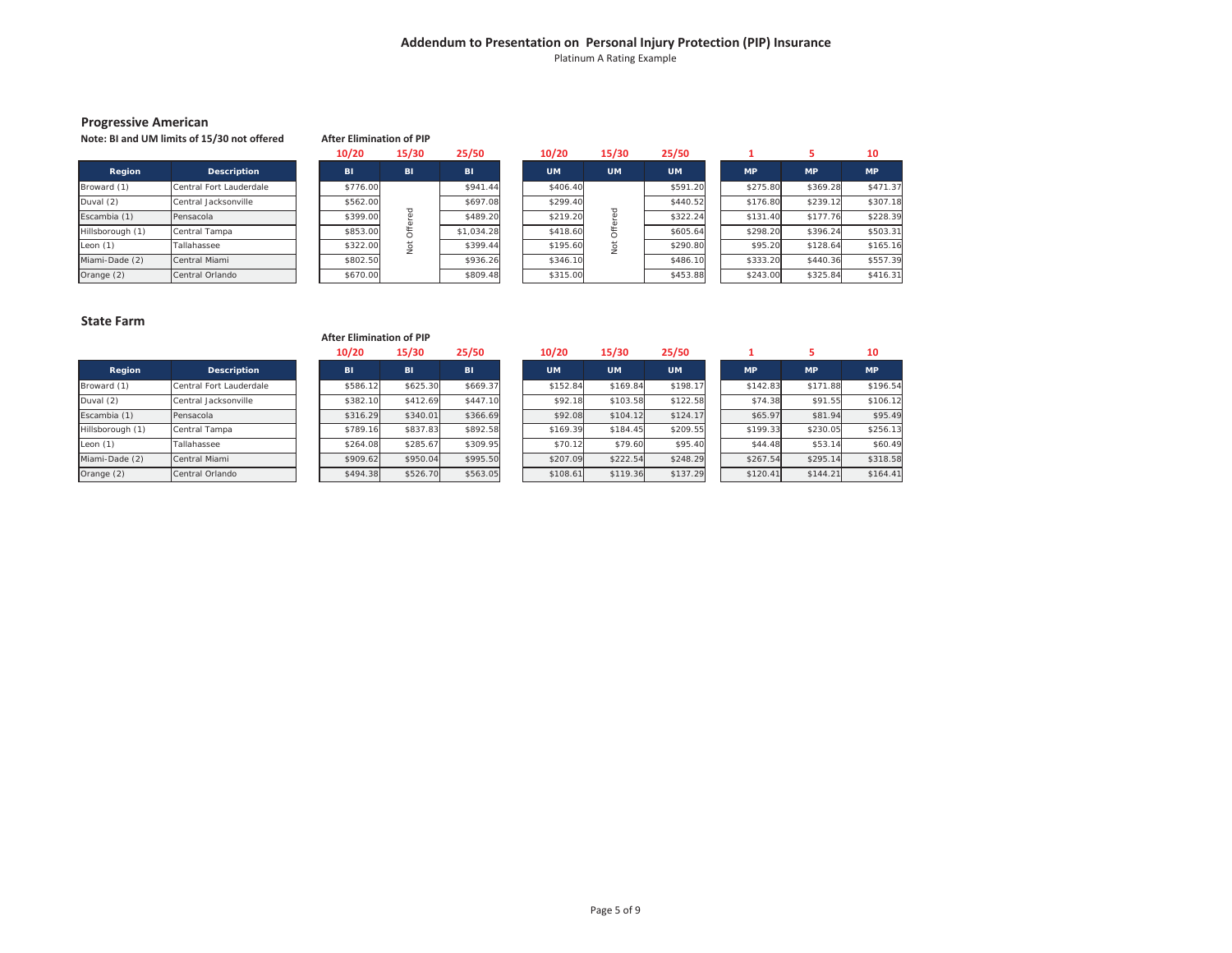#### **Addendum to Presentation on Personal Injury Protection (PIP) Insurance** Platinum A Rating Example

#### **Allstate Fire & Casualty**

**Impacts on Minimum Required Limits**

|                  |                         | /10        | 10/20/10   |          | /10        | 15/30/10   |          | /10        | 25/50/10   |          | /10        | 25/50/10/5 |         |
|------------------|-------------------------|------------|------------|----------|------------|------------|----------|------------|------------|----------|------------|------------|---------|
| Region           | Description             | PIP/PD     | BI/PD      | Change   | PIP/PD     | BI/PD      | Change   | PIP/PD     | BI/PD      | Change   | PIP/PD     | BI/PD/MP   | Change  |
| Broward (1)      | Central Fort Lauderdale | \$1,331.31 | \$1,016.42 | $-23.7%$ | \$1,331.31 | \$1,103.18 | $-17.1%$ | \$1,331.31 | \$1,267.56 | $-4.8%$  | \$1,331.31 | \$1,634.32 | 22.8%   |
| Duval (2)        | Central Jacksonville    | \$816.52   | \$686.53   | $-15.9%$ | \$816.52   | \$749.11   | $-8.3%$  | \$816.52   | \$867.68   | 6.3%     | \$816.52   | \$1,075.70 | 31.7%   |
| Escambia (1)     | Pensacola               | \$907.98   | \$681.58   | $-24.9%$ | \$907.98   | \$723.33   | $-20.3%$ | \$907.98   | \$802.45   | $-11.6%$ | \$907.98   | \$1,021.24 | 12.5%   |
| Hillsborough (1) | Central Tampa           | \$2.076.29 | \$1,518.12 | $-26.9%$ | \$2,076.29 | \$1,649.58 | $-20.6%$ | \$2.076.29 | \$1,898.67 | $-8.6%$  | \$2.076.29 | \$2,396.15 | 15.4%   |
| Leon $(1)$       | Tallahassee             | \$631.32   | \$526.16   | $-16.7%$ | \$631.32   | \$567.91   | $-10.0%$ | \$631.32   | \$647.03   | 2.5%     | \$631.32   | \$801.08   | 26.9%   |
| Miami-Dade (2)   | Central Miami           | \$2,840.83 | \$1,847.36 | $-35.0%$ | \$2,840.83 | \$1,954.39 | $-31.2%$ | \$2,840.83 | \$2,157.19 | $-24.1%$ | \$2,840.83 | \$2,832.97 | $-0.3%$ |
| Orange (2)       | Central Orlando         | \$1,082.11 | \$870.28   | $-19.6%$ | \$1,082.11 | \$949.93   | $-12.2%$ | \$1,082.11 | \$1,100.84 | 1.7%     | \$1,082.11 | \$1,376.23 | 27.2%   |

#### **Direct General**

**Note: Highest MP offered is \$2,000; BI and UM Impacts on Minimum Required Limits**

|                  |                         | /10        | 10/20/10   |          |
|------------------|-------------------------|------------|------------|----------|
| Region           | <b>Description</b>      | PIP/PD     | BI/PD      | Change   |
| Broward (1)      | Central Fort Lauderdale | \$1,748.20 | \$1,475.50 | $-15.6%$ |
| Duval (2)        | Central Jacksonville    | \$879.14   | \$832.14   | $-5.3%$  |
| Escambia (1)     | Pensacola               | \$852.40   | \$817.70   | $-4.1%$  |
| Hillsborough (1) | Central Tampa           | \$1,683.47 | \$1.564.86 | $-7.0%$  |
| Leon $(1)$       | Tallahassee             | \$698.00   | \$670.00   | $-4.0%$  |
| Miami-Dade (2)   | Central Miami           | \$2,280.00 | \$1,674.00 | $-26.6%$ |
| Orange (2)       | Central Orlando         | \$933.00   | \$871.50   | $-6.6%$  |

| 10/20/10 |                                                            |                                                                                        | /10                                                                         | 15/30/10 |        |                          | /10    | 25/50/10 |                                                                                        |                                                                                        | /10                                                         | 25/50/10/2 |                                                                                        |
|----------|------------------------------------------------------------|----------------------------------------------------------------------------------------|-----------------------------------------------------------------------------|----------|--------|--------------------------|--------|----------|----------------------------------------------------------------------------------------|----------------------------------------------------------------------------------------|-------------------------------------------------------------|------------|----------------------------------------------------------------------------------------|
| BI/PD    | Change                                                     |                                                                                        | PIP/PD                                                                      | BI/PD    | Change |                          | PIP/PD | BI/PD    | Change                                                                                 |                                                                                        | PIP/PD                                                      | BI/PD/MP   | <b>Change</b>                                                                          |
|          |                                                            |                                                                                        |                                                                             |          |        |                          |        |          |                                                                                        |                                                                                        |                                                             | \$2,166.06 | 23.9%                                                                                  |
|          |                                                            |                                                                                        |                                                                             |          |        |                          |        |          |                                                                                        |                                                                                        |                                                             | \$1,154.20 | 31.3%                                                                                  |
|          |                                                            |                                                                                        |                                                                             |          |        |                          |        |          |                                                                                        |                                                                                        |                                                             | \$1,133.09 | 32.9%                                                                                  |
|          |                                                            |                                                                                        |                                                                             |          |        |                          |        |          |                                                                                        |                                                                                        |                                                             | \$2.294.26 | 36.3%                                                                                  |
|          |                                                            |                                                                                        |                                                                             |          |        |                          |        |          |                                                                                        |                                                                                        |                                                             | \$901.90   | 29.2%                                                                                  |
|          |                                                            |                                                                                        |                                                                             |          |        |                          |        |          |                                                                                        |                                                                                        |                                                             | \$2,420.91 | 6.2%                                                                                   |
|          |                                                            |                                                                                        |                                                                             |          |        |                          |        |          |                                                                                        |                                                                                        |                                                             | \$1,259.22 | 35.0%                                                                                  |
|          | \$879.14<br>\$852.40<br>\$698.00<br>\$2,280.00<br>\$933.00 | \$1,475.50<br>\$832.14<br>\$817.70<br>\$1,564.86<br>\$670.00<br>\$1,674.00<br>\$871.50 | $-15.6%$<br>$-5.3%$<br>$-4.1%$<br>$-7.0%$<br>$-4.0%$<br>$-26.6%$<br>$-6.6%$ |          |        | 15/30 Limits Not Offered |        |          | \$1,748.20<br>\$879.14<br>\$852.40<br>\$1,683.47<br>\$698.00<br>\$2,280.00<br>\$933.00 | \$1,691.20<br>\$949.93<br>\$928.70<br>\$1,838.45<br>\$753.50<br>\$1,848.25<br>\$999.50 | $-3.3%$<br>8.1%<br>9.0%<br>9.2%<br>8.0%<br>$-18.9%$<br>7.1% |            | \$1,748.20<br>\$879.14<br>\$852.40<br>\$1,683.47<br>\$698.00<br>\$2,280.00<br>\$933.00 |

#### **GEICO General**

#### **Impacts on Minimum Required Limits**

|                  |                         | /10      | 10/20/10 |          |
|------------------|-------------------------|----------|----------|----------|
| Region           | <b>Description</b>      | PIP/PD   | BI/PD    | Change   |
| Broward (1)      | Central Fort Lauderdale | \$534.00 | \$505.46 | $-5.3%$  |
| Duval (2)        | Central Jacksonville    | \$325.53 | \$343.34 | 5.5%     |
| Escambia (1)     | Pensacola               | \$284.60 | \$307.70 | 8.1%     |
| Hillsborough (1) | Central Tampa           | \$502.90 | \$491.25 | $-2.3%$  |
| Leon $(1)$       | Tallahassee             | \$235.30 | \$253.93 | 7.9%     |
| Miami-Dade (2)   | Central Miami           | \$707.32 | \$587.01 | $-17.0%$ |
| Orange (2)       | Central Orlando         | \$394.90 | \$379.12 | $-4.0%$  |

| /10      | 15/30/10 |          |
|----------|----------|----------|
| PIP/PD   | BI/PD    | Change   |
| \$534.00 | \$541.94 | 1.5%     |
| \$325.53 | \$367.81 | 13.0%    |
| \$284.60 | \$328.51 | 15.4%    |
| \$502.90 | \$528.77 | 5.1%     |
| \$235.30 | \$270.17 | 14.8%    |
| \$707.32 | \$620.11 | $-12.3%$ |
| \$394.90 | \$404.10 | 2.3%     |

| /10      | 10/20/10 |          | /10      | 15/30/10 |          | /10      | 25/50/10 |         | /10      | 25/50/10/5 |        |
|----------|----------|----------|----------|----------|----------|----------|----------|---------|----------|------------|--------|
| PIP/PD   | BI/PD    | Change   | PIP/PD   | BI/PD    | Change   | PIP/PD   | BI/PD    | Change  | PIP/PD   | BI/PD/MP   | Change |
| \$534.00 | \$505.46 | $-5.3%$  | \$534.00 | \$541.94 | .5%      | \$534.00 | \$596.65 | 11.7%   | \$534.00 | \$781.49   | 46.3%  |
| \$325.53 | \$343.34 | 5.5%     | \$325.53 | \$367.81 | 13.0%    | \$325.53 | \$404.52 | 24.3%   | \$325.53 | \$515.78   | 58.4%  |
| \$284.60 | \$307.70 | 8.1%     | \$284.60 | \$328.51 | 15.4%    | \$284.60 | \$359.72 | 26.4%   | \$284.60 | \$461.33   | 62.1%  |
| \$502.90 | \$491.25 | $-2.3%$  | \$502.90 | \$528.77 | 5.1%     | \$502.90 | \$585.05 | 16.3%   | \$502.90 | \$754.94   | 50.1%  |
| \$235.30 | \$253.93 | 7.9%     | \$235.30 | \$270.17 | 14.8%    | \$235.30 | \$294.52 | 25.2%   | \$235.30 | \$369.23   | 56.9%  |
| \$707.32 | \$587.01 | $-17.0%$ | \$707.32 | \$620.11 | $-12.3%$ | \$707.32 | \$669.75 | $-5.3%$ | \$707.32 | \$895.22   | 26.6%  |
| \$394.90 | \$379.12 | $-4.0%$  | \$394.90 | \$404.10 | 2.3%     | \$394.90 | \$441.56 | 11.8%   | \$394.90 | \$578.27   | 46.4%  |

29.2%

 $6.2%$ 

62.1%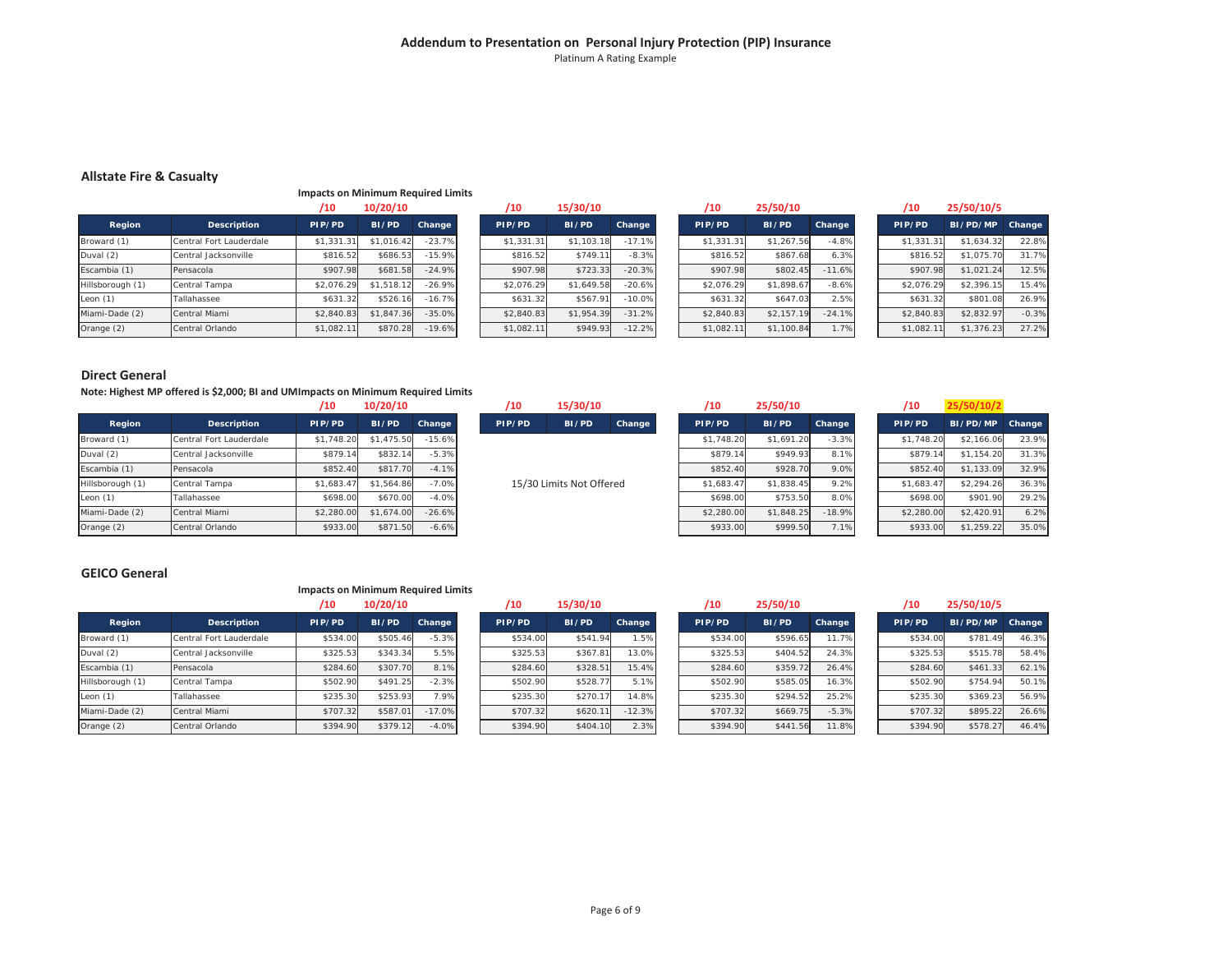Platinum A Rating Example

#### **Progressive American**

#### **Note: BI and UM limits of 15/30 not offered Impacts on Minimum Required Limits**

|                  |                         | /10        | 10/20/10   |          |
|------------------|-------------------------|------------|------------|----------|
| Region           | <b>Description</b>      | PIP/PD     | BI/PD      | Change   |
| Broward (1)      | Central Fort Lauderdale | \$1,088.00 | \$1,100.00 | 1.1%     |
| Duval (2)        | Central Jacksonville    | \$778.00   | \$866.00   | 11.3%    |
| Escambia (1)     | Pensacola               | \$635.00   | \$682.00   | 7.4%     |
| Hillsborough (1) | Central Tampa           | \$1,166.00 | \$1,173.00 | 0.6%     |
| Leon (1)         | Tallahassee             | \$527.00   | \$593.00   | 12.5%    |
| Miami-Dade (2)   | Central Miami           | \$1,271.00 | \$1,112.50 | $-12.5%$ |
| Orange (2)       | Central Orlando         | \$962.00   | \$962.00   | 0.0%     |

| /10    | 15/30/10                 |        |
|--------|--------------------------|--------|
| PIP/PD | BI/PD                    | Change |
|        |                          |        |
|        |                          |        |
|        | 15/30 Limits Not Offered |        |

| /10        | 10/20/10   |          | /10    | 15/30/10                 |        | /10        | 25/50/10   |         | /10        | 25/50/10/5 |        |
|------------|------------|----------|--------|--------------------------|--------|------------|------------|---------|------------|------------|--------|
| PIP/PD     | BI/PD      | Change   | PIP/PD | BI/PD                    | Change | PIP/PD     | BI/PD      | Change  | PIP/PD     | BI/PD/MP   | Change |
| \$1,088.00 | \$1,100.00 | 1.1%     |        |                          |        | \$1,088.00 | \$1.265.44 | 16.3%   | \$1,088.00 | \$1,634.72 | 50.3%  |
| \$778.00   | \$866.00   | 11.3%    |        |                          |        | \$778.00   | \$1,001.08 | 28.7%   | \$778.00   | \$1,240.20 | 59.4%  |
| \$635.00   | \$682.00   | 7.4%     |        |                          |        | \$635.00   | \$772.20   | 21.6%   | \$635.00   | \$949.96   | 49.6%  |
| \$1,166.00 | \$1,173.00 | 0.6%     |        | 15/30 Limits Not Offered |        | \$1,166.00 | \$1,354.28 | 16.1%   | \$1,166.00 | \$1,750.52 | 50.1%  |
| \$527.00   | \$593.00   | 12.5%    |        |                          |        | \$527.00   | \$670.44   | 27.2%   | \$527.00   | \$799.08   | 51.6%  |
| \$1,271.00 | \$1,112.50 | $-12.5%$ |        |                          |        | \$1,271.00 | \$1,246.26 | $-1.9%$ | \$1,271.00 | \$1,686.62 | 32.7%  |
| \$962.00   | \$962.00   | 0.0%     |        |                          |        | \$962.00   | \$1,101.48 | 14.5%   | \$962.00   | \$1,427.32 | 48.4%  |

| , 10       | 231 JUI 101 3   |        |
|------------|-----------------|--------|
| PIP/PD     | <b>BI/PD/MP</b> | Change |
| \$1,088.00 | \$1.634.72      | 50.3%  |
| \$778.00   | \$1,240.20      | 59.4%  |
| \$635.00   | \$949.96        | 49.6%  |
| \$1,166.00 | \$1,750.52      | 50.1%  |
| \$527.00   | \$799.08        | 51.6%  |
| \$1,271.00 | \$1,686.62      | 32.7%  |
| \$962.00   | \$1,427.32      | 48.4%  |

#### **State Farm**

#### **Impacts on Minimum Required Limits**

|                  |                         | /10        | 10/20/10     |          | '10        | 15/30/10   |          | ′10        | 25/50/10   |          | /10        | 25/50/10/5 |        |
|------------------|-------------------------|------------|--------------|----------|------------|------------|----------|------------|------------|----------|------------|------------|--------|
| Region           | Description             | PIP/PD     | <b>BI/PD</b> | Change   | PIP/PD     | BI/PD      | Change   | PIP/PD     | BI/PD      | Change   | PIP/PD     | BI/PD/MP   | Change |
| Broward (1)      | Central Fort Lauderdale | \$701.67   | \$722.45     | 3.0%     | \$701.67   | \$761.63   | 8.5%     | \$701.67   | \$805.70   | 14.8%    | \$701.67   | \$977.58   | 39.3%  |
| Duval (2)        | Central Jacksonville    | \$385.53   | \$491.81     | 27.6%    | \$385.53   | \$522.40   | 35.5%    | \$385.53   | \$556.81   | 44.4%    | \$385.53   | \$648.36   | 68.2%  |
| Escambia (1)     | Pensacola               | \$327.45   | \$404.70     | 23.6%    | \$327.45   | \$428.42   | 30.8%    | \$327.45   | \$455.10   | 39.0%    | \$327.45   | \$537.04   | 64.0%  |
| Hillsborough (1) | Central Tampa           | \$1,006.21 | \$954.91     | $-5.1%$  | \$1.006.2  | \$1,003.58 | $-0.3%$  | \$1,006.21 | \$1,058.33 | 5.2%     | \$1,006.21 | \$1,288.38 | 28.0%  |
| Leon $(1)$       | Tallahassee             | \$245.80   | \$345.88     | 40.7%    | \$245.80   | \$367.47   | 49.5%    | \$245.80   | \$391.75   | 59.4%    | \$245.80   | \$444.89   | 81.0%  |
| Miami-Dade (2)   | Central Miami           | \$1,335.45 | \$1,049.79   | $-21.4%$ | \$1,335.45 | \$1,090.21 | $-18.4%$ | \$1,335.45 | \$1,135.67 | $-15.0%$ | \$1,335.45 | \$1,430.81 | 7.1%   |
| Orange (2)       | Central Orlando         | \$591.63   | \$609.44     | 3.0%     | \$591.63   | \$641.76   | 8.5%     | \$591.63   | \$678.1'   | 14.6%    | \$591.63   | \$822.32   | 39.0%  |

| /10      | 10/20/10   |               | /10        | 15/30/10   |               | /10        | 25/50/10   |               | /10        | 25/50/10/5 |
|----------|------------|---------------|------------|------------|---------------|------------|------------|---------------|------------|------------|
| P/PD     | BI/PD      | <b>Change</b> | PIP/PD     | BI/PD      | <b>Change</b> | PIP/PD     | BI/PD      | <b>Change</b> | PIP/PD     | BI/PD/MP   |
| \$701.67 | \$722.45   | 3.0%          | \$701.67   | \$761.63   | 8.5%          | \$701.67   | \$805.70   | 14.8%         | \$701.67   | \$977.58   |
| \$385.53 | \$491.81   | 27.6%         | \$385.53   | \$522.40   | 35.5%         | \$385.53   | \$556.81   | 44.4%         | \$385.53   | \$648.36   |
| \$327.45 | \$404.70   | 23.6%         | \$327.45   | \$428.42   | 30.8%         | \$327.45   | \$455.10   | 39.0%         | \$327.45   | \$537.04   |
| 1.006.21 | \$954.91   | $-5.1%$       | \$1,006.21 | \$1,003.58 | $-0.3%$       | \$1,006.21 | \$1,058.33 | 5.2%          | \$1,006.21 | \$1,288.38 |
| \$245.80 | \$345.88   | 40.7%         | \$245.80   | \$367.47   | 49.5%         | \$245.80   | \$391.75   | 59.4%         | \$245.80   | \$444.89   |
| 1.335.45 | \$1,049.79 | $-21.4%$      | \$1,335.45 | \$1,090.21 | $-18.4%$      | \$1,335.45 | \$1,135.67 | $-15.0%$      | \$1,335.45 | \$1,430.81 |
| \$591.63 | \$609.44   | 3.0%          | \$591.63   | \$641.76   | 8.5%          | \$591.63   | \$678.11   | 14.6%         | \$591.63   | \$822.32   |

| /10        | 25/50/10   |          |
|------------|------------|----------|
| PIP/PD     | BI/PD      | Change   |
| \$701.67   | \$805.70   | 14.8%    |
| \$385.53   | \$556.81   | 44.4%    |
| \$327.45   | \$455.10   | 39.0%    |
| \$1,006.21 | \$1,058.33 | 5.2%     |
| \$245.80   | \$391.75   | 59.4%    |
| \$1,335.45 | \$1,135.67 | $-15.0%$ |
| \$591.63   | \$678.11   | 14.6%    |

| /10        | 25/50/10/5      |        |
|------------|-----------------|--------|
| PIP/PD     | <b>BI/PD/MP</b> | Change |
| \$701.67   | \$977.58        | 39.3%  |
| \$385.53   | \$648.36        | 68.2%  |
| \$327.45   | \$537.04        | 64.0%  |
| \$1,006.21 | \$1,288.38      | 28.0%  |
| \$245.80   | \$444.89        | 81.0%  |
| \$1,335.45 | \$1,430.81      | 7.1%   |
| \$591.63   | \$822.32        | 39.0%  |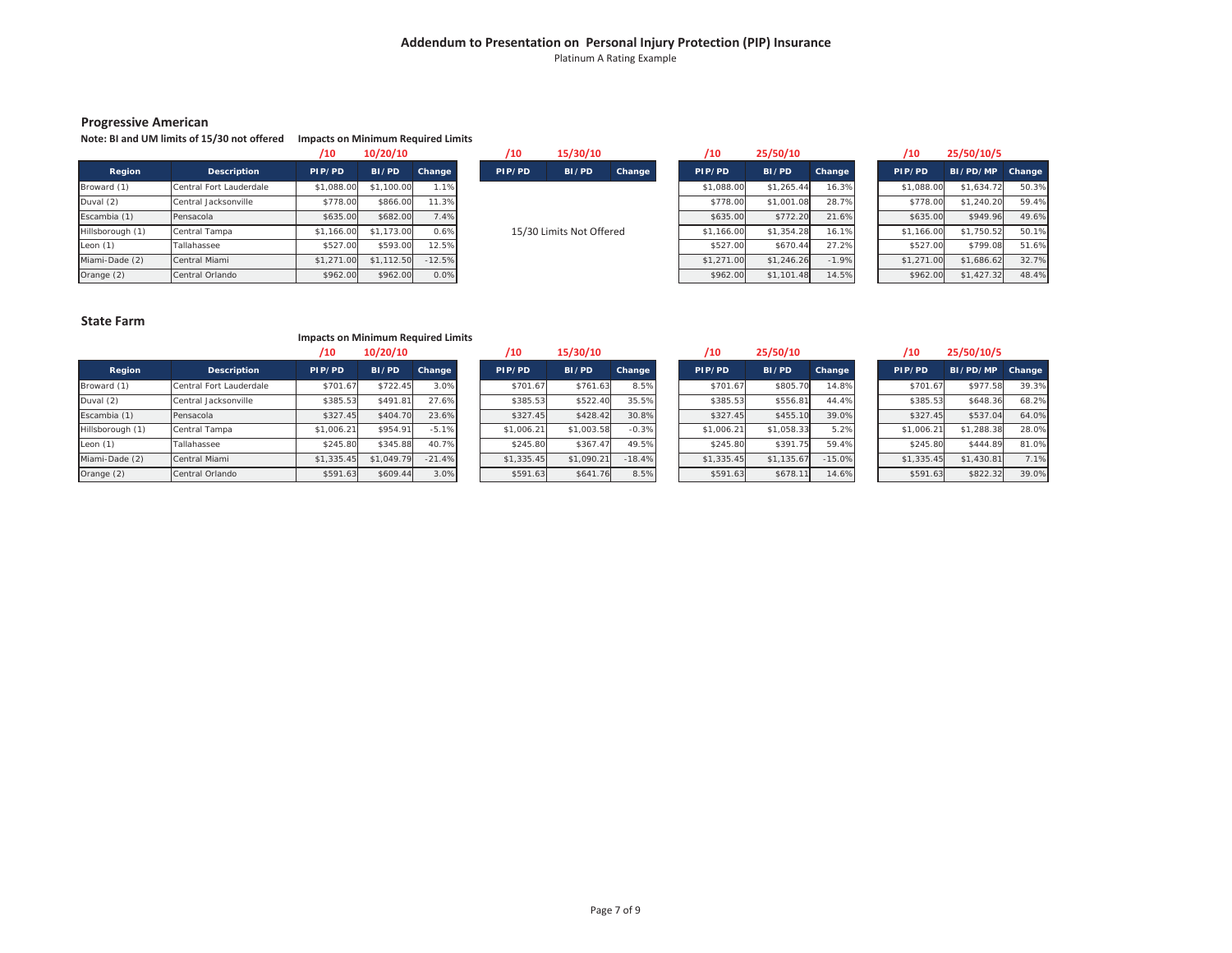#### **Addendum to Presentation on Personal Injury Protection (PIP) Insurance** Platinum A Rating Example

#### **Allstate Fire & Casualty**

|                  |                         | <b>Impacts on Full Coverage</b> |                             |          |
|------------------|-------------------------|---------------------------------|-----------------------------|----------|
|                  |                         | 10/20/10/1                      | 10/20/10/1                  |          |
| Region           | <b>Description</b>      | <b>Full Cov (Incl.</b><br>PIP)  | <b>Full Cov (No</b><br>PIP) | Change   |
| Broward (1)      | Central Fort Lauderdale | \$2,385.94                      | \$2,157.06                  | $-9.6%$  |
| Duval (2)        | Central Jacksonville    | \$1,629.33                      | \$1,499.87                  | $-7.9%$  |
| Escambia (1)     | Pensacola               | \$1,639.96                      | \$1,493.85                  | $-8.9%$  |
| Hillsborough (1) | Central Tampa           | \$3,315.96                      | \$2,942.71                  | $-11.3%$ |
| Leon $(1)$       | Tallahassee             | \$1.367.22                      | \$1.269.61                  | $-7.1%$  |
| Miami-Dade (2)   | Central Miami           | \$4,189.06                      | \$3.667.41                  | $-12.5%$ |
| Orange (2)       | Central Orlando         | \$1,992.68                      | \$1,812.51                  | $-9.0%$  |

| 10/20/10/1            | 10/20/10/1                   |               | 10/20/10/1                    | 15/30/10/5                  |         | 10/20/10/1                         | 25/50/10/5                  |        | 25/50/10/5 25/50/10/5              |                      |          |
|-----------------------|------------------------------|---------------|-------------------------------|-----------------------------|---------|------------------------------------|-----------------------------|--------|------------------------------------|----------------------|----------|
| ull Cov (Incl<br>PIP) | <b>Full Cov (No)</b><br>PIP) | <b>Change</b> | <b>Full Cov</b><br>(Incl PIP) | <b>Full Cov (No</b><br>PIP) | Change  | <b>Full Cov</b><br>$(Incl$ PIP $)$ | <b>Full Cov (No</b><br>PIP) | Change | <b>Full Cov</b><br>$(Incl$ PIP $)$ | Full Cov (No<br>PIP) | Change   |
| \$2,385.94            | \$2,157.06                   | $-9.6%$       | \$2,385.94                    | \$2,378.99                  | $-0.3%$ | \$2,385.94                         | \$2,614.16                  | 9.6%   | \$2,843.04                         | \$2,614.16           | $-8.1%$  |
| \$1,629.33            | \$1,499.87                   | $-7.9%$       | \$1,629.33                    | \$1,636.03                  | 0.4%    | \$1,629.33                         | \$1,789.61                  | 9.8%   | \$1,919.07                         | \$1,789.61           | $-6.7%$  |
| \$1,639.96            | \$1,493.85                   | $-8.9%$       | \$1,639.96                    | \$1,602.20                  | $-2.3%$ | \$1,639.96                         | \$1,711.43                  | 4.4%   | \$1,857.54                         | \$1,711.43           | $-7.9%$  |
| \$3,315.96            | \$2.942.71                   | $-11.3%$      | \$3.315.96                    | \$3,207.70                  | $-3.3%$ | \$3,315.96                         | \$3.538.76                  | 6.7%   | \$3,912.01                         | \$3.538.76           | $-9.5%$  |
| \$1,367.22            | \$1,269.61                   | $-7.1%$       | \$1,367.22                    | \$1.367.41                  | 0.0%    | \$1,367.22                         | \$1,476.64                  | 8.0%   | \$1.574.25                         | \$1,476.64           | $-6.2%$  |
| \$4,189.06            | \$3.667.41                   | $-12.5%$      | \$4,189.06                    | \$3,919.10                  | $-6.4%$ | \$4,189.06                         | \$4,191.04                  | 0.0%   | \$4,712.69                         | \$4,191.04           | $-11.1%$ |
| \$1,992.68            | \$1,812.51                   | $-9.0%$       | \$1,992.68                    | \$1,979.82                  | $-0.6%$ | \$1,992.68                         | \$2,170.79                  | 8.9%   | \$2,350.96                         | \$2,170.79           | $-7.7%$  |

| 10/20/10/1                    | 25/50/10/5                  |        |
|-------------------------------|-----------------------------|--------|
| <b>Full Cov</b><br>(Incl PIP) | <b>Full Cov (No</b><br>PIP) | Change |
| \$2,385.94                    | \$2.614.16                  | 9.6%   |
| \$1,629.33                    | \$1,789.61                  | 9.8%   |
| \$1.639.96                    | \$1,711.43                  | 4.4%   |
| \$3,315.96                    | \$3,538.76                  | 6.7%   |
| \$1,367.22                    | \$1,476.64                  | 8.0%   |
| \$4,189.06                    | \$4,191.04                  | 0.0%   |
| \$1,992.68                    | \$2,170.79                  | 8.9%   |

| 5/50/10/5 |         |  |
|-----------|---------|--|
| .         | - - - - |  |

| <b>Full Cov</b><br>(Incl PIP) | <b>Full Cov (No</b><br>PIP) | Change   |
|-------------------------------|-----------------------------|----------|
| \$2.843.04                    | \$2.614.16                  | $-8.1%$  |
| \$1,919.07                    | \$1,789.61                  | $-6.7%$  |
| \$1,857.54                    | \$1,711.43                  | $-7.9%$  |
| \$3,912.01                    | \$3,538.76                  | $-9.5%$  |
| \$1.574.25                    | \$1,476.64                  | $-6.2%$  |
| \$4,712.69                    | \$4,191.04                  | $-11.1%$ |
| \$2,350.96                    | \$2,170.79                  | $-7.7%$  |

#### **Direct General**

**Note: Highest MP offered is \$2,000; BI and UM Impacts on Full Coverage**

|                  |                         | 10/20/10/1                    | 10/20/10/1                  |         |
|------------------|-------------------------|-------------------------------|-----------------------------|---------|
| Region           | <b>Description</b>      | <b>Full Cov (Incl</b><br>PIP) | <b>Full Cov (No</b><br>PIP) | Change  |
| Broward (1)      | Central Fort Lauderdale | \$3,650.80                    | \$3,433.16                  | $-6.0%$ |
| Duval (2)        | Central Jacksonville    | \$2.371.70                    | \$2,330.61                  | $-1.7%$ |
| Escambia (1)     | Pensacola               | \$2,469.00                    | \$2,458.32                  | $-0.4%$ |
| Hillsborough (1) | Central Tampa           | \$3,805.88                    | \$3.624.32                  | $-4.8%$ |
| Leon $(1)$       | Tallahassee             | \$2,090.00                    | \$2,084.80                  | $-0.2%$ |
| Miami-Dade (2)   | Central Miami           | \$4,740.00                    | \$4,535.25                  | $-4.3%$ |
| Orange (2)       | Central Orlando         | \$2,458.00                    | \$2,395.80                  | $-2.5%$ |

#### **GEICO General**

|                  |                         | impacts on Full Coverage      |                             |         |
|------------------|-------------------------|-------------------------------|-----------------------------|---------|
|                  |                         | 10/20/10/1                    | 10/20/10/1                  |         |
| Region           | <b>Description</b>      | <b>Full Cov (Incl</b><br>PIP) | <b>Full Cov (No</b><br>PIP) | Change  |
| Broward (1)      | Central Fort Lauderdale | \$1,340.84                    | \$1.259.12                  | $-6.1%$ |
| Duval (2)        | Central Jacksonville    | \$970.04                      | \$926.86                    | $-4.5%$ |
| Escambia (1)     | Pensacola               | \$916.00                      | \$881.04                    | $-3.8%$ |
| Hillsborough (1) | Central Tampa           | \$1,206.96                    | \$1,130.25                  | $-6.4%$ |
| Leon $(1)$       | Tallahassee             | \$862.15                      | \$833.03                    | $-3.4%$ |
| Miami-Dade (2)   | Central Miami           | \$1,640.10                    | \$1,527.30                  | $-6.9%$ |
| Orange (2)       | Central Orlando         | \$1,013.09                    | \$955.63                    | $-5.7%$ |

|                               | 25/50/10/5 25/50/10/            |        |                              | 10/20/10/1                         | 15/30/10/5<br>10/20/10/1                                               |         | 10/20/10/1                   | <b>10/20/10/1</b>     |
|-------------------------------|---------------------------------|--------|------------------------------|------------------------------------|------------------------------------------------------------------------|---------|------------------------------|-----------------------|
| <b>Full Cov (No)</b><br>(PIP) | <b>Full Cov</b><br>$(Incl$ PIP) | Change | <b>Full Cov (No)</b><br>PIP) | <b>Full Cov</b><br>$(Incl$ PIP $)$ | <b>Full Cov (No</b><br><b>Full Cov</b><br>Change<br>(Inc[PIP])<br>PIP) | Change  | <b>Full Cov (No)</b><br>PIP) | ull Cov (Incl<br>PIP) |
| \$3,881.34                    | \$4,180.18                      | 6.3%   | \$3,881.34                   | \$3,650.80                         |                                                                        | $-6.0%$ | \$3,433.16                   | \$3.650.80            |
| \$2,593.41                    | \$2,723.64                      | 9.3%   | \$2,593.41                   | \$2,371.70                         |                                                                        | $-1.7%$ | \$2,330.61                   | \$2,371.70            |
| \$2,714.26                    | \$2,834.14                      | 9.9%   | \$2,714.26                   | \$2,469.00                         |                                                                        | $-0.4%$ | \$2,458.32                   | \$2,469.00            |
| \$4,171.86                    | \$4,455.37                      | 9.6%   | \$4,171.86                   | \$3,805.88                         | 15/30 Limits Not Offered                                               | $-4.8%$ | \$3.624.32                   | \$3,805.88            |
| \$2,288.98                    | \$2,384.18                      | 9.5%   | \$2,288.98                   | \$2,090.00                         |                                                                        | $-0.2%$ | \$2,084.80                   | \$2,090.00            |
| \$4,960.15                    | \$5,359.15                      | 4.6%   | \$4,960.15                   | \$4,740.00                         |                                                                        | $-4.3%$ | \$4,535,25                   | \$4,740.00            |

| 20/10/1           | 10/20/10/1                  |               | 10/20/10/1                        | 15/30/10/5                  |        | 10/20/10/1                    | 25/50/10/2                   |        | 25/50/10/5 25/50/10/2              |                             |         |
|-------------------|-----------------------------|---------------|-----------------------------------|-----------------------------|--------|-------------------------------|------------------------------|--------|------------------------------------|-----------------------------|---------|
| ov (Incl<br>PIP). | <b>Full Cov (No</b><br>PIP) | <b>Change</b> | <b>Full Cov</b><br>$(Incl$ $PIP)$ | <b>Full Cov (No</b><br>PIP) | Change | <b>Full Cov</b><br>(Incl PIP) | <b>Full Cov (No)</b><br>PIP) | Change | <b>Full Cov</b><br>$(Incl$ PIP $)$ | <b>Full Cov (No</b><br>PIP) | Change  |
| \$3.650.80        | \$3,433.16                  | $-6.0%$       |                                   |                             |        | \$3.650.80                    | \$3,881.34                   | 6.3%   | \$4,180.18                         | \$3.881.34                  | $-7.1%$ |
| \$2.371.70        | \$2,330.61                  | $-1.7%$       |                                   |                             |        | \$2,371.70                    | \$2,593.41                   | 9.3%   | \$2,723.64                         | \$2,593.41                  | $-4.8%$ |
| \$2.469.00        | \$2,458.32                  | $-0.4%$       |                                   |                             |        | \$2,469.00                    | \$2,714.26                   | 9.9%   | \$2,834.14                         | \$2,714.26                  | $-4.2%$ |
| \$3.805.88        | \$3.624.32                  | $-4.8%$       |                                   | 15/30 Limits Not Offered    |        | \$3,805.88                    | \$4,171.86                   | 9.6%   | \$4,455.37                         | \$4,171.86                  | $-6.4%$ |
| \$2.090.00        | \$2,084.80                  | $-0.2%$       |                                   |                             |        | \$2,090.00                    | \$2,288.98                   | 9.5%   | \$2,384.18                         | \$2.288.98                  | $-4.0%$ |
| \$4,740.00        | \$4,535.25                  | $-4.3%$       |                                   |                             |        | \$4,740.00                    | \$4,960.15                   | 4.6%   | \$5,359.15                         | \$4,960.15                  | $-7.4%$ |
| \$2,458.00        | \$2,395.80                  | $-2.5%$       |                                   |                             |        | \$2,458.00                    | \$2,741.40                   | 11.5%  | \$2,885.60                         | \$2,741.40                  | $-5.0%$ |
|                   |                             |               |                                   |                             |        |                               |                              |        |                                    |                             |         |

| 5/50/10/5 |  |  |
|-----------|--|--|
|-----------|--|--|

| <b>Full Cov</b><br>$(Ind$ PIP $)$ | <b>Full Cov (No</b><br>PIP) | Change  |
|-----------------------------------|-----------------------------|---------|
| \$4,180.18                        | \$3,881.34                  | $-7.1%$ |
| \$2,723.64                        | \$2.593.41                  | $-4.8%$ |
| \$2.834.14                        | \$2,714.26                  | $-4.2%$ |
| \$4,455.37                        | \$4,171.86                  | $-6.4%$ |
| \$2,384.18                        | \$2,288.98                  | $-4.0%$ |
| \$5,359.15                        | \$4,960.15                  | $-7.4%$ |
| \$2,885.60                        | \$2,741.40                  | $-5.0%$ |

#### **Impacts on Full Coverage**

| 10/20/10/1            | 10/20/10/1           |         | 10/20/10/1                    | 15/30/10/5                   |        | 10/20/10/1                         | 25/50/10/5                  |        |                                    | 25/50/10/5 25/50/10/10       |         |
|-----------------------|----------------------|---------|-------------------------------|------------------------------|--------|------------------------------------|-----------------------------|--------|------------------------------------|------------------------------|---------|
| ull Cov (Incl<br>PIP) | Full Cov (No<br>PIP) | Change  | <b>Full Cov</b><br>(Incl PIP) | <b>Full Cov (No)</b><br>PIP) | Change | <b>Full Cov</b><br>$(Incl$ PIP $)$ | <b>Full Cov (No</b><br>PIP) | Change | <b>Full Cov</b><br>$(Incl$ PIP $)$ | <b>Full Cov (No)</b><br>PIP) | Change  |
| \$1,340.84            | \$1,259.12           | $-6.1%$ | \$1,340.84                    | \$1,403.61                   | 4.7%   | \$1,340.84                         | \$1,501.63                  | 12.0%  | \$1,583.35                         | \$1,549.59                   | $-2.1%$ |
| \$970.04              | \$926.86             | $-4.5%$ | \$970.04                      | \$1,020.27                   | 5.2%   | \$970.04                           | \$1,082.03                  | 11.5%  | \$1,125.21                         | \$1.081.63                   | $-3.9%$ |
| \$916.00              | \$881.04             | $-3.8%$ | \$916.00                      | \$966.20                     | 5.5%   | \$916.00                           | \$1,017.21                  | 11.0%  | \$1,052.17                         | \$1,022.05                   | $-2.9%$ |
| \$1,206.96            | \$1,130.25           | $-6.4%$ | \$1,206.96                    | \$1.264.28                   | 4.7%   | \$1,206.96                         | \$1,358.06                  | 12.5%  | \$1,434.77                         | \$1,341.36                   | $-6.5%$ |
| \$862.15              | \$833.03             | $-3.4%$ | \$862.15                      | \$897.00                     | 4.0%   | \$862.15                           | \$940.48                    | 9.1%   | \$969.60                           | \$941.05                     | $-2.9%$ |
| \$1,640.10            | \$1,527.30           | $-6.9%$ | \$1,640.10                    | \$1,671.46                   | 1.9%   | \$1,640.10                         | \$1,758.00                  | 7.2%   | \$1,870.80                         | \$1,713.99                   | $-8.4%$ |
| \$1,013.09            | \$955.63             | $-5.7%$ | \$1,013.09                    | \$1,061.33                   | 4.8%   | \$1,013.09                         | \$1,128.64                  | 11.4%  | \$1,186.10                         | \$1.121.31                   | $-5.5%$ |

| 10/20/10/1                    | 25/50/10/5                  |        |
|-------------------------------|-----------------------------|--------|
| <b>Full Cov</b><br>(Incl PIP) | <b>Full Cov (No</b><br>PIP) | Change |
| \$1,340.84                    | \$1,501.63                  | 12.0%  |
| \$970.04                      | \$1.082.03                  | 11.5%  |
| \$916.00                      | \$1,017.21                  | 11.0%  |
| \$1,206.96                    | \$1,358.06                  | 12.5%  |
| \$862.15                      | \$940.48                    | 9.1%   |
| \$1,640.10                    | \$1,758.00                  | 7.2%   |
| \$1,013.09                    | \$1,128.64                  | 11.4%  |

|  |  | 5/50/10/5 25/50/10/10 |  |  |
|--|--|-----------------------|--|--|

| <b>Full Cov</b><br>(Incl PIP) | <b>Full Cov (No</b><br>PIP) | Change  |
|-------------------------------|-----------------------------|---------|
| \$1.583.35                    | \$1.549.59                  | $-2.1%$ |
| \$1,125.21                    | \$1,081.63                  | $-3.9%$ |
| \$1.052.17                    | \$1,022.05                  | $-2.9%$ |
| \$1,434.77                    | \$1,341.36                  | $-6.5%$ |
| \$969.60                      | \$941.05                    | $-2.9%$ |
| \$1,870.80                    | \$1,713.99                  | $-8.4%$ |
| \$1,186.10                    | \$1,121,31                  | $-5.5%$ |